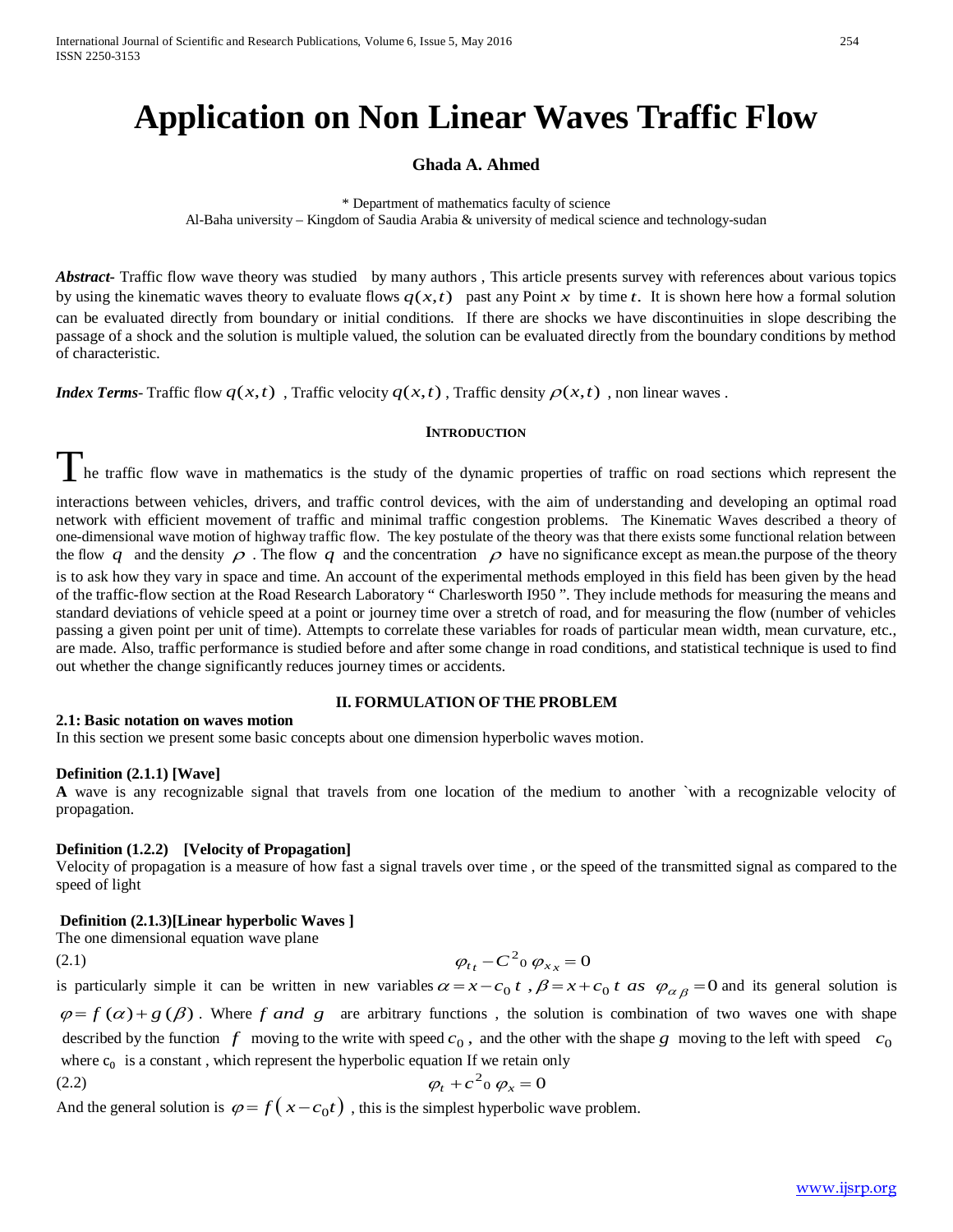## **Definition (2.1.4) [Non Linear hyperbolic Waves]**

The general non linear first order equation for  $\varphi(x,t)$  is any functional relation between  $\varphi, \varphi_x, \varphi_t$ , and the simplest equation is

$$
\varphi_t + c \left( \varphi \right) \varphi_x = 0
$$

Where the propagation speed  $c(\varphi)$  is a function of local disturbance  $\varphi$  equation (2.3) is called quasi linear equation

## **2.2: Formulation of Traffic Flow Wave**

The traffic flow on high way is one of most common real world problems . We consider the traffic flow on along high way under the assumption that cars do not enter or exit the high way at any one of it is point and those individual cars are replaced by continuous density function (i.e.) for stretch of high way with no entries or exits cars are conserved , we take x-axis along the high way and assume the traffic flow in the positive direction . This problem can be described by three fundamental traffic variables .

## **Definition 2.2.1** [Traffic velocity]  $u(x,t)$

Let the velocity of vehicles *j* be  $u_j$  and its position is  $x_j(t)$  at time *t* thus

(2.4) 
$$
u_j = \left(\frac{dx_j}{dt}\right), j = 1, 2, 3, ..., M
$$

Any discussion of traffic on our single-lane road must deal with a collection of vehicles, with positions  $x_j(t)$ ,  $j=1,2,3,...M$ 

and velocities  $u_j = \frac{ax_j}{y_j}$ ,  $j = 1, 2, 3, ..., M$ *dt*  $u_j = \frac{dx_j}{dt}$ ,  $j = 1, 2, 3, ..., M$  and so we may define a velocity field by a function  $u(x, t)$  thus the value of

 $u(x,t)$  at a certain time  $t^*$  and a certain position  $x^*$  on the road should be the velocity of cars on that particular part of the road at that time *t*.

## **Definition 2.2.2 [Traffic Density]**  $\rho(x,t)$

The traffic density  $\rho(x,t)$  associated to given position x and time t is the average number of vehicles per unit length of road at position and time specified .

## **Definition 2.2.3** [Traffic Flow]  $q(x,t)$

The traffic flow  $q(x,t)$  is the number of vehicles per unit time which cross a given point on the road. This means that the flow will depend on *x* and *t* thus

$$
(2.5) \qquad \qquad q(x,t) = \rho(x,t) \ u(x,t)
$$

We assume the theory of "Kinematic waves" to formulate the problem in term of first – order – non liner partial differential equation on the basis of conservation of cars and experimental relationship between the car velocity and traffic density . We consider our assumption that no inter or exit car (i.e.) the material is conserved if we select some stretch of the road between the points  $x = x_1 = R$  and  $x = x_2 = S$  where  $x_2 \succ x_1$ . We know that the number of cars found to lie between  $x_1$  and  $x_2$  at some time t will in general depend upon the time t. After moment the number of cars within the segment *R S* will increase and the flow out of the segment *R S* will decrease this can be express in terms of flow at *R* and *S* , that the rate of change of the number of vehicles in the segment with respect to time should equal the difference in flow rate . If  $N_{RS}$  is this number of vehicles, then

$$
(2.6)\qquad \qquad \left(\frac{dM_{RS}}{dt}\right) = -q(x_1,t) + q(x_2,t)
$$

Also we can computed  $N_{RS}$  from the density by

(2.7) 
$$
M_{RS}(t) = \int_{x_1}^{x_2} \rho(x, t) dx
$$

Thus we can rewrite (2.6) as

(2.8) 
$$
\frac{d}{dt} \int_{x_1}^{x_2} \rho(x,t) dx = -q(x_2,t) + q(x_1,t)
$$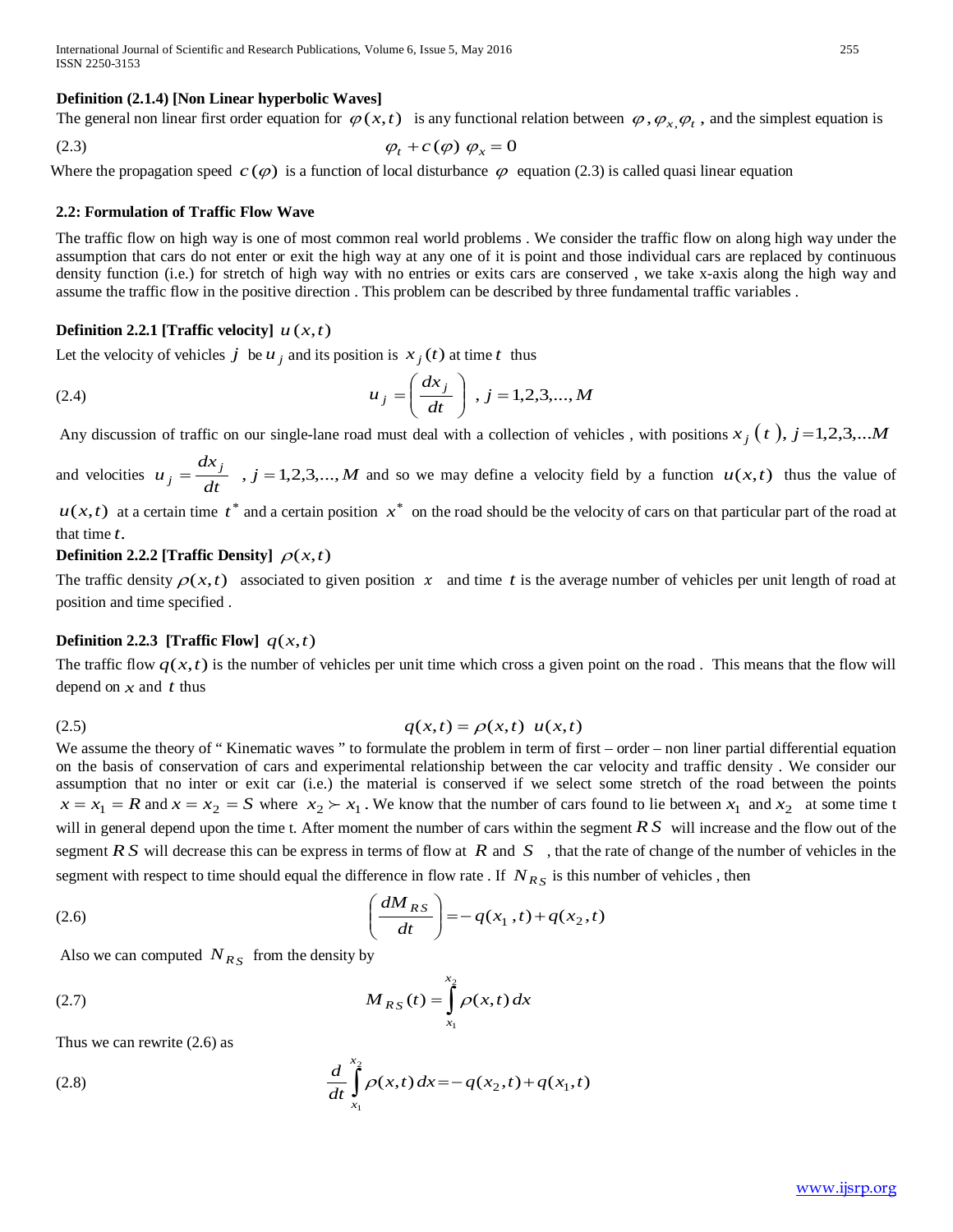International Journal of Scientific and Research Publications, Volume 6, Issue 5, May 2016 256 ISSN 2250-3153

This last relation represents the conservation law for the cars on the road. If  $q(x_2,t) \succ q(x_1,t)$ ,  $M_{RS}$  will decrease in time because the more calls flow out than in. From conservation law (2.5) that  $[-q(x_2,t)+q(x_1,t)]$  whenever  $\rho$  becomes independent of time this is because

(2.9) 
$$
\frac{d}{dt} \int_{x_1}^{x_2} \rho(x,t) dx = \int_{x_1}^{x_2} \frac{\partial \rho}{\partial t} dx
$$

And from the fundamental theorem of calculus we have

(2.10) 
$$
\int_{x_1}^{x_2} \left( \frac{\partial q(x,t)}{\partial x} \right) dx = q(x_2,t) - q(x_1,t)
$$

Since *q* depends on both *x* and *t*

And from (2.8), (2.9), (2.10) we have

(2.11) 
$$
\int_{x_1}^{x_2} \left[ \left( \frac{\partial \rho(x,t)}{\partial t} \right) + \left( \frac{\partial q(x,t)}{\partial x} \right) \right] dx = 0
$$

The equation (2.11) hold in the interval  $x_1 x_2$ , If  $\rho(x,t)$  has a continuous derivatives, we may take the limit as  $x_2 \rightarrow x_1$  the conservation equation (2.11) implies that (with no entering or exiting traffic)

(2.12) 
$$
\left(\frac{\partial \rho(x,t)}{\partial t}\right) + \left(\frac{\partial q(x,t)}{\partial x}\right) = 0
$$

Where *q* is some function of  $\rho$  determined by

$$
(2.13) \t q = q(\rho)
$$

By using  $(2.5)$ , we can write  $(2.12)$  as

 $u(\rho)$ 

$$
(2.14) \qquad \qquad \left(\frac{\partial \rho}{\partial t}\right) + \left(\frac{\partial (\rho u)}{\partial x}\right) = 0
$$

We make a basis simplifying a assumption that the velocity of car at any point along the high way depend only on the traffic density alone that is  $u = u(\rho)$  and hence the traffic flow

(2.15)  
\n
$$
q = \rho u(\rho)
$$
\n
$$
\left(\frac{\partial \rho}{\partial t}\right) + \left(\frac{\partial (\rho u(\rho))}{\partial x}\right) = 0
$$

The traffic velocity  $u(\rho)$  clearly must be monotonically decreasing function of density  $\rho$ . It follows that  $\left|\frac{du}{d\rho}\right| = u'(\rho) \le 0$  $\big)$  $\lambda$  $\overline{\phantom{a}}$  $\setminus$  $\left(\frac{du}{du}\right) = u'(\rho)$  $\left(\frac{u}{\rho}\right) = u$ *d*  $\left(\frac{du}{dt}\right) = u'(\rho) \leq 0$  the decreasing feature of traffic velocity is shown in Figure (1) , (2)



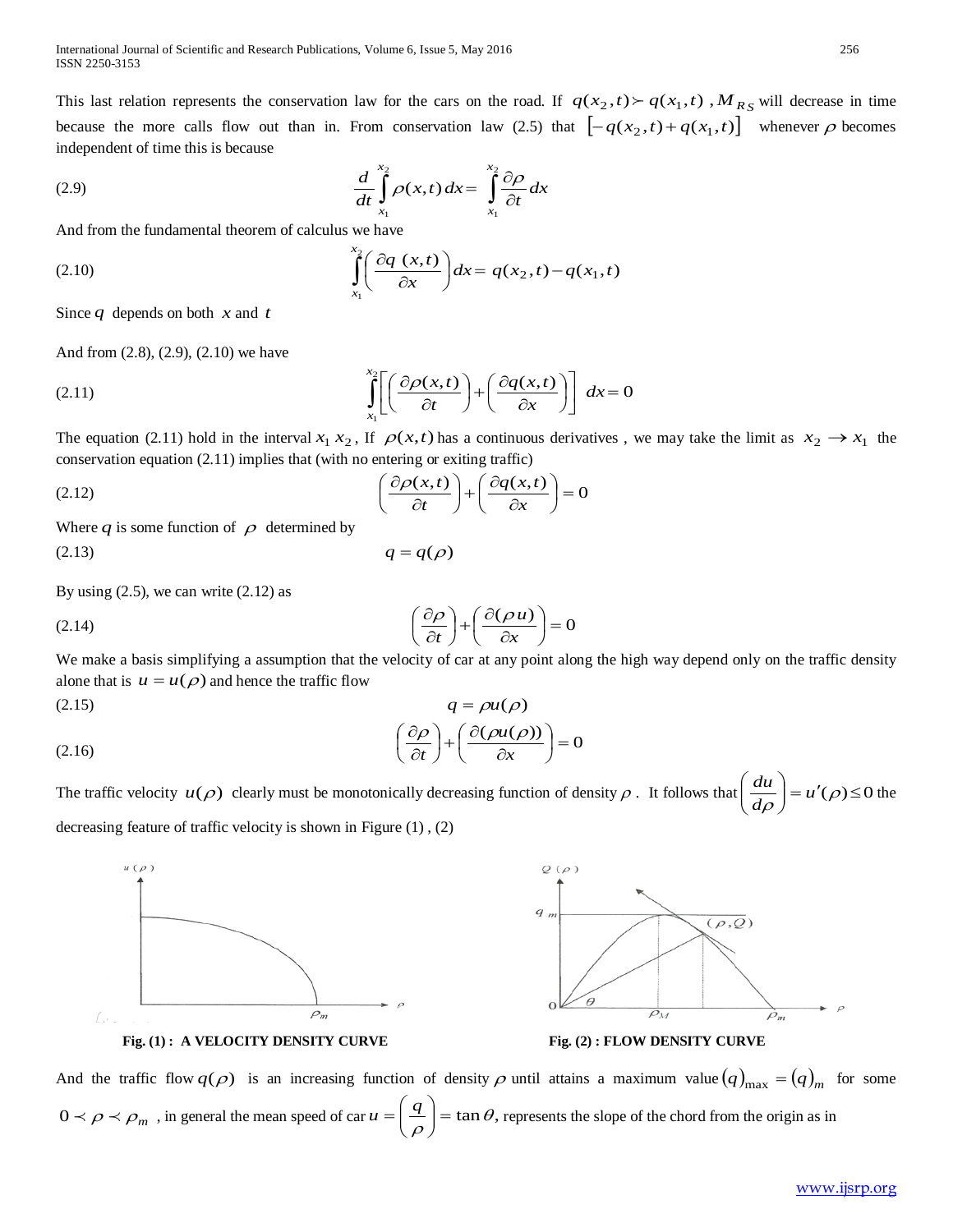International Journal of Scientific and Research Publications, Volume 6, Issue 5, May 2016 257 ISSN 2250-3153

Figure (2) , The propagation speed

$$
c = \frac{dq}{d\rho}
$$

Hence we can write

(2.18) 
$$
c = \left(\frac{dq}{d\rho}\right) = \left(\frac{d}{d\rho}\right)(\rho u) = u + \rho\left(\frac{du}{d\rho}\right)
$$

Evidently  $c \prec u$ , if  $\frac{du}{d\rho} \prec 0$  and  $c = u$  only at a very low density. Substituting (3.13) in (3.14) we have

(2.19) 
$$
\left(\frac{\partial \rho}{\partial t}\right) + c(\rho) \left(\frac{\partial \rho}{\partial x}\right) = 0
$$

Where

$$
c(\rho) = q'(\rho) = u(\rho) + \rho u'(\rho)
$$

Represent the velocity of the density waves, since  $u'(\rho) \prec 0$ ,  $c(\rho) \prec u(\rho)$  that is the velocity of these waves is always less than that of cars. The Figure (2) shows that  $c(\rho) = q'(\rho) > 0$  for all  $\rho$  in  $[0, \rho_M]$  and zero at  $\rho = \rho_M$  and it is negative in  $(\rho_M, \rho_m)$ . All these mean that wave propagate forward relative to the high way in  $[0, \rho_M]$  and are stationary at  $\rho = \rho_M$ and then travel backward in  $[\rho_m, \rho_M]$ . Further discontinuous wave are likely to occur on any segment of high way when the traffic is very heavy in front and light behind.

## **2.3 : Shocks wave in traffic flow**

In general we mean by a shock a strong pressure wave. Shock wave exists whenever the traffic conditions change. The equation that is used to estimate the shock velocity waves is given by.

(3.17) 
$$
U = \left[ \frac{(q_1 - q_2)}{(\rho_1 - \rho_2)} \right]
$$

Where.

| $U$ : Propagation velocity of shock wave (miles / hour).     |                                                                             |
|--------------------------------------------------------------|-----------------------------------------------------------------------------|
| $q_2$ : Flow after change in conditions (vehicles / hour).   | $\rho_2$ : Traffic density after change in conditions (vehicles / miles)    |
| $q_1$ : Flow prior to change in condition (vehicles / hour). | $\rho_1$ : Traffic density prior to change in conditions (vehicles / miles) |

#### **Note 3.2.1 [The magnitude and direction of the shock wave ]**

| $(+)$ shock wave is travelling in same direction as traffic stream. $(+)$ shock wave is travelling up stream or against the traffic |         |
|-------------------------------------------------------------------------------------------------------------------------------------|---------|
|                                                                                                                                     | stream. |

Since  $q = Q(\rho)$  in the continuous part, we have  $q_{2} = Q(\rho_2)$  *and*  $q_1 = Q(\rho_1)$  on two sides of any shock and the shock

condition (3.17) may be written as  $U = \frac{\mathcal{Q}(\rho_1) - \mathcal{Q}(\rho_2)}{\rho_1}$  $P_1 - \rho_2$  $\frac{1}{2}$  ) – Q( $\rho_2$  $\rho_{\text{\tiny{l}}}$  –  $\rho_{\text{\tiny{l}}}$  $\rho_1$ )– $Q(\rho_1)$  $U = \frac{Q(\rho_1) - Q}{\rho_1 - \rho_2}$ 

#### **III. SOLUTION OF THE TRAFFIC FLOW PROBLEM**

#### **3.1. The continuous solution**

We are going to formal a solution of the traffic flow wave according to the boundary conditions by using the method of characteristic.

## **Definition (3.1.1) [Method of characteristic]**

The method of characteristics is a numerical method for solving evolutionary partial differential equation problems by transforming them into a set of ordinary differential equations. The ( O.D. Es ) is solved along particular characteristics, using standard methods and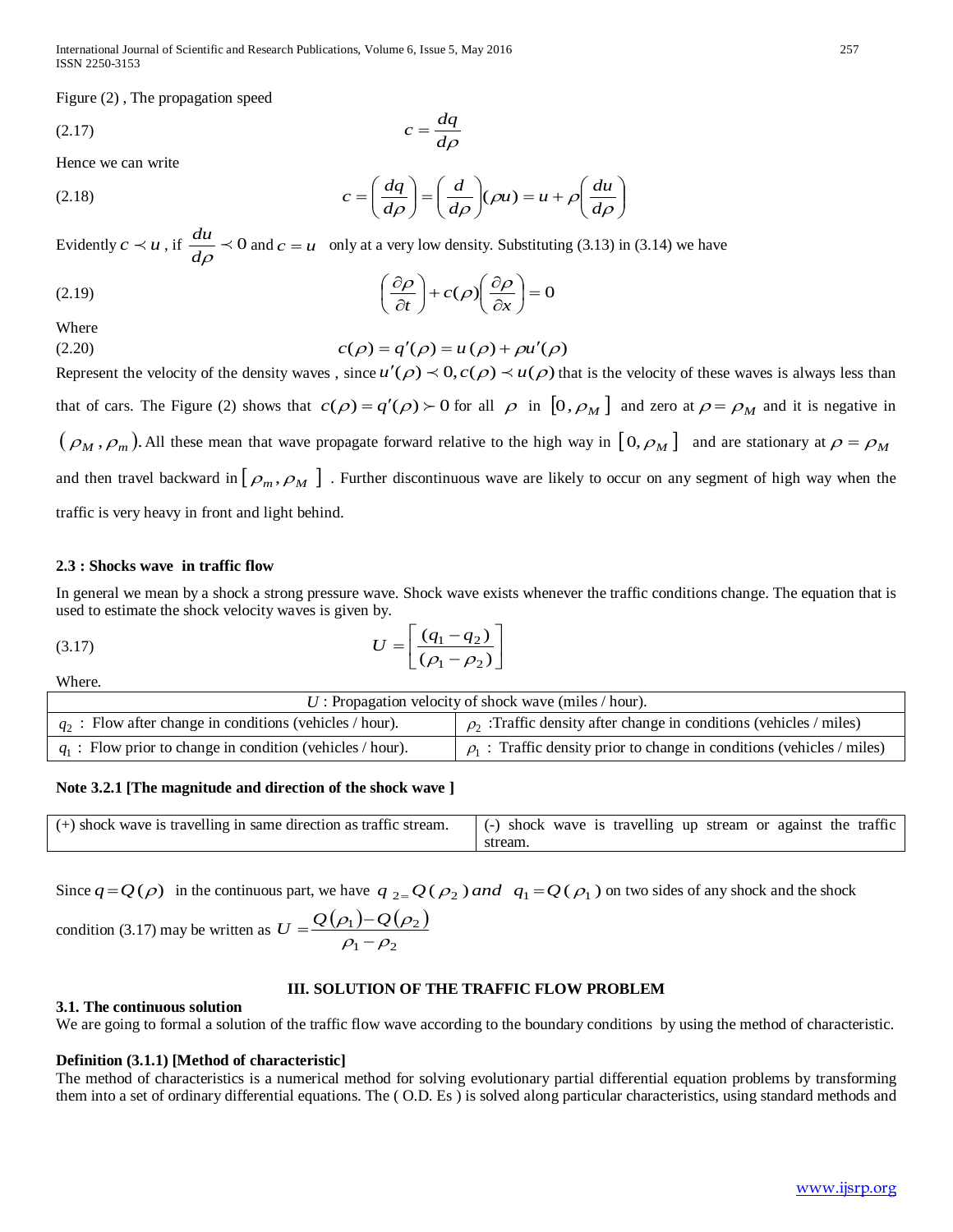the initial and boundary conditions of the problem. One approach to the solution of (2.19) is to consider the function  $\rho(x,t)$  at each point of  $(x, t)$  plane and to note that  $\rho_t + c(\rho) \rho_x = 0$  is the total derivative of  $\rho$  along curve which has slope

$$
(3.1) \qquad \qquad \left(\frac{dx}{dt}\right) = c\left(\rho\right)
$$

At every point of it, therefore along any curve in  $(x, t)$  plane consider x and  $\rho$  to be a function of t, then the total derivative of  $\lambda$ ſ ∂  $\lambda$  $+$  $\lambda$ ſ

 $\rho$  is  $\frac{d\rho}{dt} = \left| \frac{\partial \rho}{\partial t} \right| + \left| \frac{dx}{dt} \right| \left| \frac{\partial \rho}{\partial x} \right|$  $\big)$  $\overline{\phantom{a}}$  $\setminus$ ∂  $\vert$  $\big)$  $\overline{\phantom{a}}$  $\overline{\mathcal{L}}$ J  $\overline{\phantom{a}}$  $\setminus$  $=\left(\frac{\partial \rho}{\partial t}\right) + \left(\frac{dx}{dt}\right)\left(\frac{\partial \rho}{\partial x}\right)$  $\frac{d\rho}{dt} = \left(\frac{\partial \rho}{\partial t}\right) + \left(\frac{dx}{dt}\right) \left(\frac{\partial \rho}{\partial x}\right)$ . We now consider a curve *C* in the  $(x, t)$  plane which satisfies (3. 1) . of course such curve cannot be determined explicitly since the defining equation( 3.1) involves the unknown values  $\rho$  on the curve, we deduce

from (2.19) and the total derivative relation and from (2.19) that

$$
\frac{d\rho}{dt} = 0 \, , \frac{d\,x}{dt} = c\,(\rho)
$$

We first observe that  $\rho$  remains constant on *C* then it follows that  $q = q(\rho)$  remains constant on *C*, there for the curve *C* must be straight line in the  $(x, t)$  plane with slope  $c(\rho) = \frac{dx}{dt}$  thus the general solution of (2.19) depends on the construction of family of

Straight lines in  $(x, t)$  plane, each line with slope  $c(\rho) = \frac{dx}{dt}$  corresponding to the value of  $\rho$  on it. If we take the boundary condition that  $\rho = f(x)$ ,  $t = 0$  –  $\infty \prec x \prec \infty$  and refer to the  $(x, t)$  diagram in Figure (3) if one of the curves *C* intersects  $t = 0$ at  $x = \alpha$ , then  $\rho = f(x) = f(\alpha)$  on the whole of that curve. The corresponding slope of the curve is  $c(\rho) = c(f(\alpha)) = F(\alpha)$ . The equation of the curve then is  $x = \alpha + F(\alpha) t$ . This determines one typical curve and the value of  $\rho$  on it is  $f(\alpha)$  allowing  $\alpha$  we obtain the whole family:

(3.3)  
\n
$$
\rho = f(\alpha) , c = F(\alpha) = c(f(\alpha))
$$
\nOn  
\n(3.4)  
\n
$$
x = \alpha + F(\alpha) t
$$



 **Fig.(3) :CHARACTERASTIC DIAGRAM FOR NONLINEAR WAVES**

Use (3.3) and (3.4) as an analytic expression for the solution, free for particular construction. That is  $\rho$  is given by (3.3) where  $\alpha(x,t)$  is defined implicitly by (3.4). From (3.3)  $\rho_t = f'(\alpha) \alpha_t$ ,  $\rho_x = f'(\alpha) \alpha'(t)$  by differentiate (3.4) with respect to *t* and *x* respectively  $0 = F(\alpha) + t F'(\alpha) \alpha_t + \alpha_t = F(\alpha) + (1 + F'(\alpha)t) \alpha_t$ ,  $1 = (1 + F'(\alpha)) \alpha_x$ , Therefore

(3.5) 
$$
\rho_t = -\frac{F(\alpha)f'(\alpha)}{1+F'(\alpha)t} , \quad \rho_x = \frac{f'(\alpha)}{1+F'(\alpha)t}
$$

And we see that  $\rho_t + c(\rho)\rho_x = 0$  *i.e.*  $\rho = f(\alpha)$  is the solution on  $x = \alpha + F(\alpha)$  *t*, since  $c(\rho) = F(\alpha)$ . the initial condition  $\rho = f(x)$  is satisfies because  $\alpha = x$  when  $t = 0$ . the curves used in the construction of the solution are the characteristic curves for this special problem since by the theory of characteristic the equation  $\rho_t + c(\rho)\rho_x = 0$  have the characteristics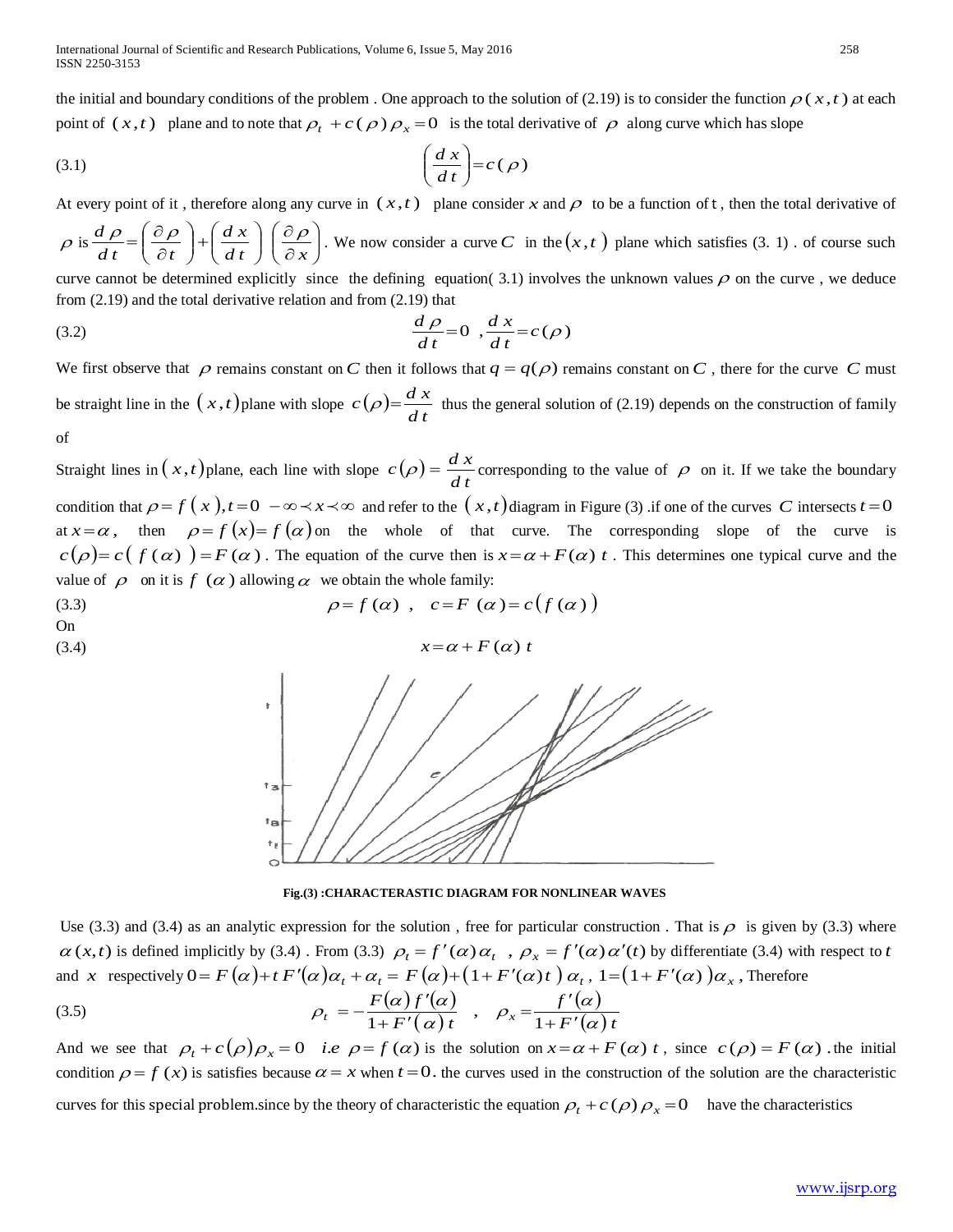International Journal of Scientific and Research Publications, Volume 6, Issue 5, May 2016 259 ISSN 2250-3153

$$
\frac{dx}{1} = \frac{dt}{c(\rho)} = \frac{d\rho}{0}
$$
, then  $d\rho = 0$ ,  $\frac{dx}{dt} = c(\rho)$  and  $\rho = \text{Constant on } x = c(\rho)t$ .

#### **3.2 The discontinuous solution**

Any compressive part of the wave where the propagation velocity is a decreasing function of  $x$  ultimately breaks to give a triple -

valued solution for  $\rho(x,t)$  the breaking starts at the time  $t = t_\beta = -\frac{1}{F'(\alpha)}$  $t = t_\beta = -\frac{1}{F'(\alpha)}$  for which  $F'(\alpha) \prec 0$  *and*  $|F'(\alpha)|$  is maximum

that is the breaking occurs first at the characteristic  $\alpha = \alpha_{\beta}$ 



 **Fig.(4): BREAKING WAVE SUCCESSIVE PROFILE CORRESPONDING TO THE TIME**  $(0, t_1, t\beta, t_3)$  **in Fig( 3)** 

The simplest case is the problem

(3.6) 
$$
\begin{cases} \rho = \rho_2, & c = c(\rho_2) = c_2, & x \succ 0 \\ \rho = \rho_1, & c = c(\rho_1) = c_1, & x \prec 0 \end{cases} t = 0 \text{ with } c_1 \succ c_2
$$

For the case  $c'(\rho)$  > 0,  $\rho_2$  >  $\rho_1$  the multi-valued region starts right at the Origin and is bounded by the characteristics  $x = c_1 t$  *and*  $x = c_2 t$ , Where  $\rho_1$  and  $\rho_2$  are constants  $0 \le \rho_2 \prec \rho_1 \le \rho_{\text{max}}$  hence  $U_1 \succ U_2$ .



#### **Fig.(5) : COMPAESSIVE WAVES**

The density wave for the lighter traffic travel with velocity  $c(\rho_1) = q'(\rho_1)$  which is greater than  $c(\rho_2) = q'(\rho_2)$  of the heavy traffic density wave that is  $c(\rho_1) \succ c(\rho_2)$  a set of characteristic (3.6).In any situation traffic becomes denser further along road characteristic intersect  $\rho = \rho_1$  and  $\rho = \rho_2$ . Note : But in physically impossible that density is multiple valued

A jump occurs across a curve as a shock. The behavior of the hump, in the density  $\rho$  *in* (*x*,*t*) plane indicate that a shock should be inserted between two regions of constant density  $\rho$  separated by constant shock velocity which given above. The equations (3.6) are satisfied in both side of shock evidently  $\rho = \rho_1$  = constant similarly  $\rho = \rho_2$ 

The shock condition is satisfied if

( 3.6 )

$$
(3.7) \t\t U = \frac{q_1 - q_2}{\rho_1 - \rho_2}
$$

That is if the shock propagates at the constant velocity given by (3.7).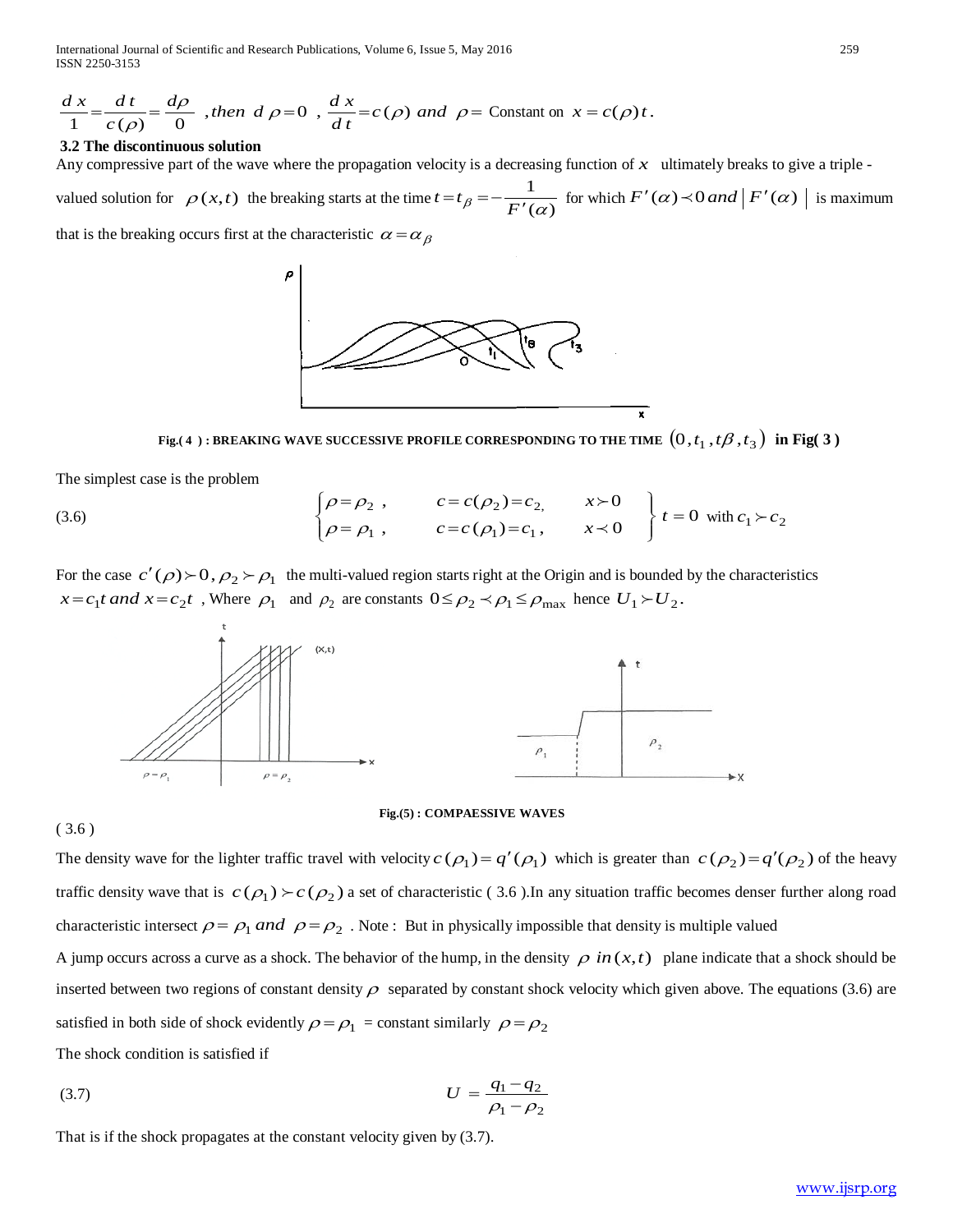The shock path in the straight line through the origins in  $(x, t)$  plane, thus  $\rho(x, t)$  satisfy all equations for all x and t except across shock.



## **Fig. (6) : GRAPHICAL REPRESENTATION**

There is another case corresponds to  $\rho_1 \succ \rho_2$  hence  $U_1 \prec U_2$  and  $c (\rho_1) \prec c (\rho_2)$ , which physically correspond to the situation in which the Traffic initially become light further along high way. The characteristic shown in Figure (6).



## **Fig.(7) : THE SOLUTION OF FAN CENTER ON THE ORIGIN**

There are no Characteristics with infinite sector  $(A \circ B)$ , hence no solution for Traffic density  $\rho(x,t)$ .

There are two regions; each constant density  $\rho$  separated by a fan centered at the origin.

The solution is given by

(3.8) 
$$
\rho(x,t) = \begin{cases} \rho_1 & \text{:to the left of} \\ \rho_2 & \text{:to the right of} \\ \rho_0 & \text{:constan }t, \end{cases} \quad \text{OB}
$$

$$
\rho_2 < \rho_0 < \rho_1 \quad \text{on} \quad X = q'(\rho) \quad \text{in sector AOB}
$$

A cross *OA* and *OB*  $\rho(x,t)$  is continuous but  $\rho_t$ ,  $\rho_x$  are discontinuous.

#### **2.2. Traffic light problem:**

The traffic light also known as traffic lamp , stop light , are signaling devices posionalat road intersection , pedestrian crossings and another location to control competing flows of traffic . And it has been installed in most cities around the world to control the flow of traffic. They assign the right of way to road users by the use of lights in standard colors (Red , yellow , green) using universal color code .they are used at busy intersections to more evenly apportion delay to the various users. The most common traffic light consists of a set of three lights: red, yellow (official amber) and green . When illuminated, the red light indicates for vehicles facing the light stop, the amber indicate caution, either because lights are about to turn red and green light to proceed, if it is safe to dos . There are many variations is use and legislation of traffic lights depending on the customs of country and the special needs of particular intersection. We construct the characteristic in the  $(x,t)$  diagram –these are lines of constant density and their slope  $c(\rho)$ determine the corresponding values of  $\rho$  On them so the problem is solved once the  $(x, t)$  diagram has been obtained. Suppose first that the red period of lights is long enough to allow the incoming traffic to flow freely at some value  $\rho_i \prec \rho_m$ . Then we may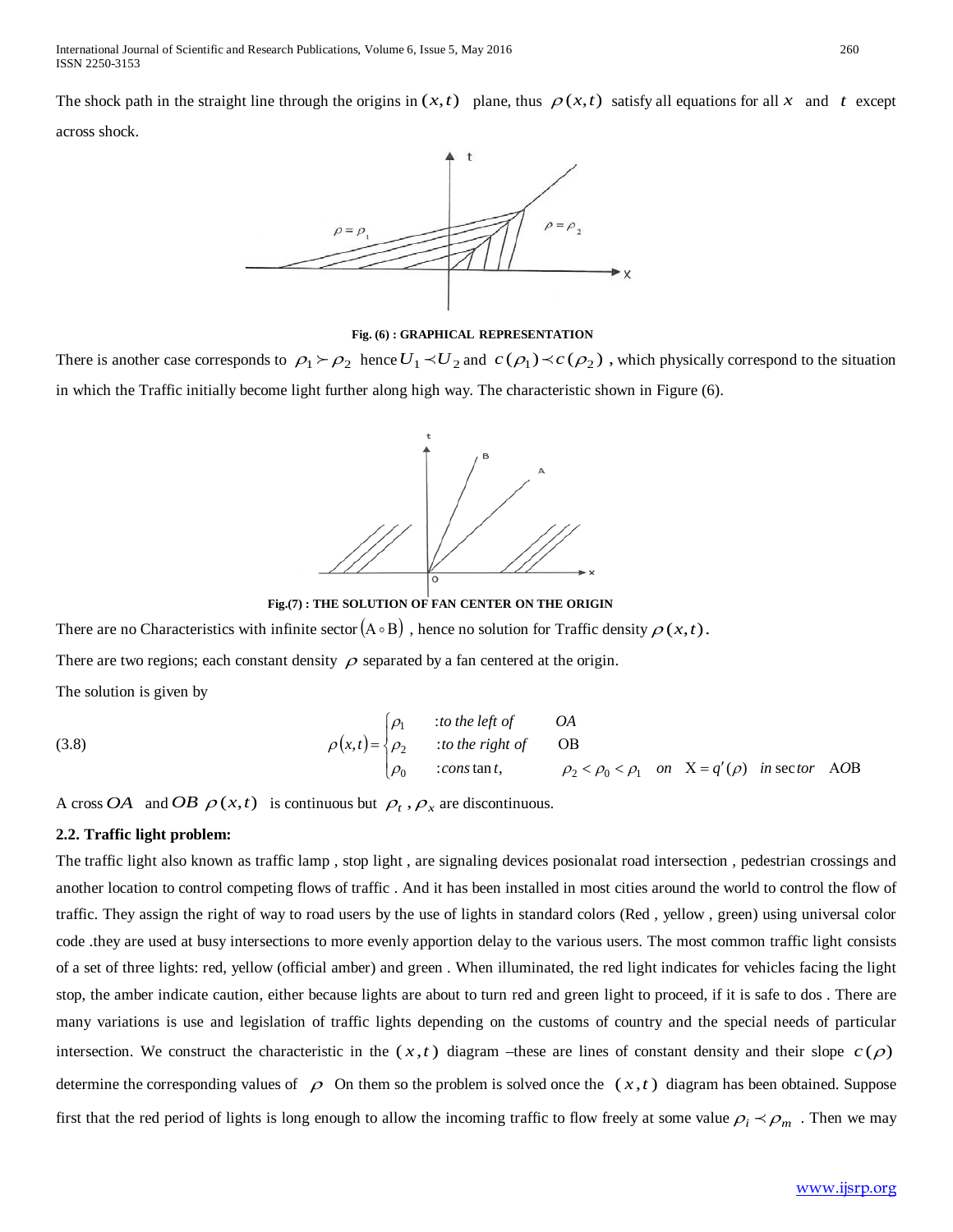start with characteristics of slope  $c(\rho)$  intersecting the *t* axis in the interval AB as in Figure (7), is AB a part of green period, just below the red period, *BC* the cars are stationary with  $\rho = \rho_i$ , hence the characteristic have the negative slope  $c(\rho_i)$ . The line of separation between the stopped queue at the traffic light and the free flow must be shock  $B_p$ , and from the shock condition

(3.7) its velocity is 
$$
\frac{-q(\rho_i)}{\rho_i - \rho_j}
$$

When the light turn green at C, the leading cars can get at maximum speed since  $\rho = 0$  a head of them. This is represented by the characteristic *C S* with maximum slope *c*(0). Between *CS* and *CP* have an expansion fan with all values of *C* being taken. Exactly at the intersection  $CQ$ , the slope *c* must be zero but this corresponds to the maximum  $q = q_m$ . The total incoming flow for the time  $BQ$  is  $(t_r + t_s)q_i$  where  $t_r$  the red period  $BC$  and  $t_s$  is the part of green period before the shock gets through

The flow across the intersection in this time is  $t_s q_m$  there for  $(t_r + t_s) q_i = t_s q_m$ ,  $t = \frac{t_r q_i}{q_m - q_i}$ . *r i*  $t = \frac{t_r q_i}{q_m - q_i}$  For the shock to get

through and the light to operate freely, the green period must exceed this critical value . Green light problem Stream of car stopped at red signal at  $x = 0$ , the road is jammmed intially behind the signal and rhere is no traffic behind signal and there is no traffic behind signal . As soon a signal turn green, the stream of car start moving across  $x=0$ , the initial state of the traffic is given by



#### **Fig. (8): CHARACTERISTIC AND DISCONTINUOUS SOLUTION**

Where  $\rho_m$  is maximum density and  $H(x)$  is Heaviside unit step function. Assume that the traffic flow  $q(\rho)$  is quadratic in region

$$
0 \prec \rho \prec \rho_m
$$
 and zero otherwise, so that  $q = \frac{q_m}{\rho_m} \left( 1 - \frac{\rho}{\rho_m} \right) \rho$ ,  $0 \prec \rho \prec \rho_m$  the velocity of traffic flow is  $u = \frac{q}{\rho}$ . That is

$$
(3.9) \t u = u_m \left( 1 - \frac{\rho}{\rho_m} \right).
$$

Where *m*  $u_m = \frac{q_m}{\rho_m}$  is the maximum speed, when  $\rho = 0$  the traffic flow equation for the density is given by

$$
\rho_t + c(\rho)\rho_x = 0
$$

Where

$$
(3.11)
$$
 
$$
c(\rho) = q'(\rho) = u_m \left(1 - \frac{2\rho}{\rho_m}\right)
$$

Thus the characteristic equation of ( 3.10) is  $\frac{dS}{1} = \frac{dS}{c(\rho)} = \frac{dS}{0}$ *d c*  $\frac{dx}{dt} = \frac{dx}{dt} =$  $\frac{\pi}{\rho} = \frac{\pi}{0}$ , where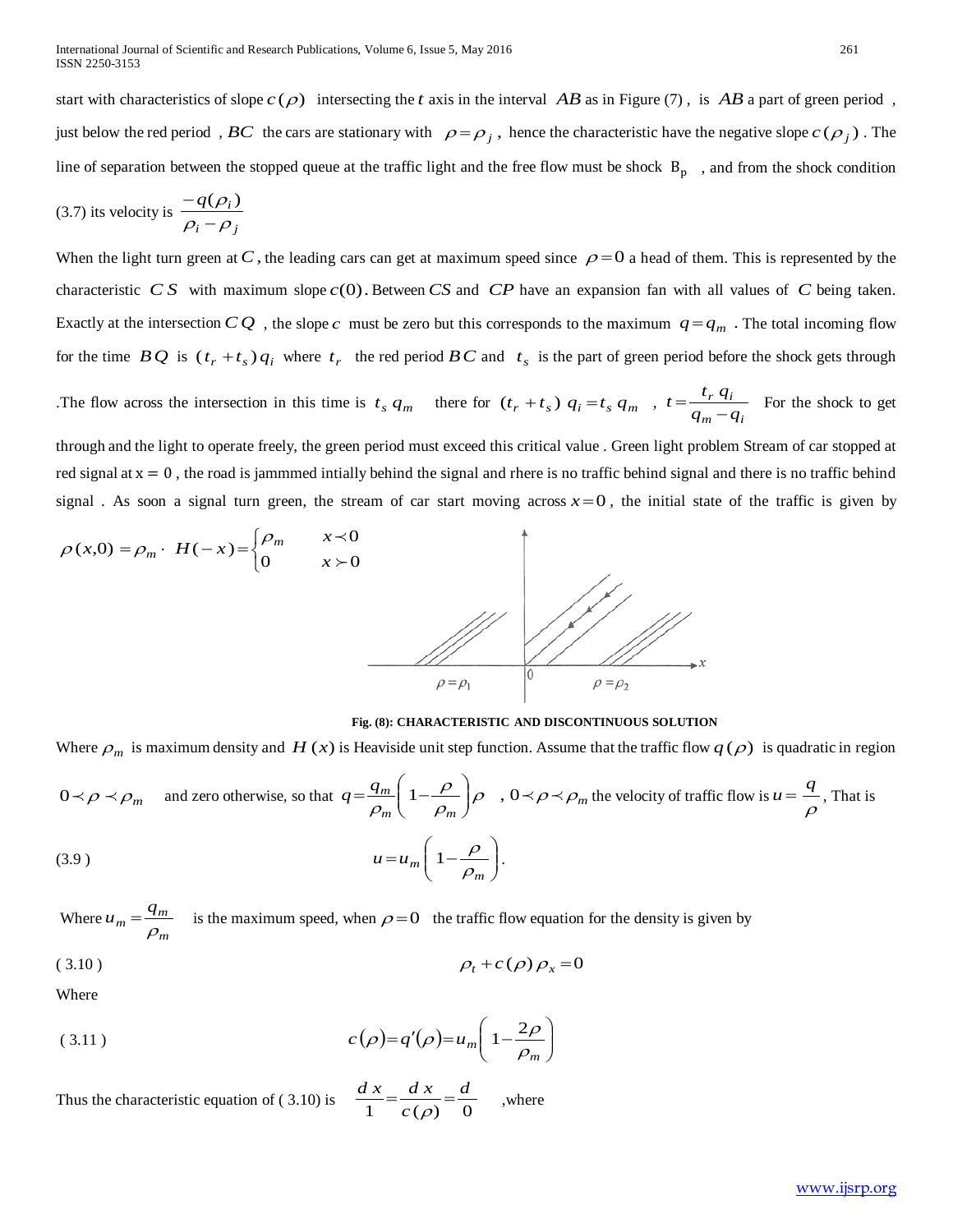International Journal of Scientific and Research Publications, Volume 6, Issue 5, May 2016 262 ISSN 2250-3153

$$
(3.12) \t d\rho = 0, = \frac{dx}{dt} = c(\rho) = u_m \left( 1 - \frac{2\rho}{\rho_m} \right)
$$

Thus the density  $\rho$  along characteristic given by

(3.13) 
$$
\frac{dx}{dt} = c(\rho) = u_m \left(1 - \frac{2\rho}{\rho_m}\right)
$$

Any characteristic that intersect the positive  $x - axis$  at  $x = x_0 > 0$  has the slope

(3.14) 
$$
\frac{d x}{d t} = u_m \left( 1 - \frac{2\rho}{\rho_m} \right) = u_m \left( 1 - \frac{2\rho}{\rho_m} (x, 0) \right) = u_m
$$

This gives a family of characteristic .as the right leading straight lines as shown in figure.(8)



 **Fig.(9) : CHARACTERISTIC – DUE TO DISCONTINIOUS DENSITY**

On other hand the characteristic that intersects the negative  $x - axis$  at  $x = x_0 \lt 0$  has the slope

$$
(3.15) \qquad \frac{dx}{dt} = u_m \left( 1 - \frac{2\rho_m}{\rho_m} \right) = -u_m
$$

Equation (3.15 )gives a family of characteristics .represent a left leading straight line  $x = -u_m t + x_0$  in the fan link region all

characteristics must pass through the origin and must be straight line, hence  $C = \frac{d \lambda}{d \lambda} || \frac{\lambda}{d \lambda} ||$ J  $\left(\frac{x}{x}\right)$  $\setminus$ ſ  $\overline{\phantom{a}}$ J  $\setminus$  $\overline{\phantom{a}}$  $\setminus$  $=\left(\frac{d x}{d t}\right)\left(\frac{x}{t}\right)$ *d t*  $C = \left(\frac{dx}{dx}\right)\left(\frac{x}{x}\right)$  it follows from (3.13) that

$$
(3.16)\qquad \qquad \frac{x}{t} = u_m \left(1 - \frac{2\rho}{\rho m}\right)
$$

Solving for gives

$$
\rho = \frac{1}{2} \rho_m \left( 1 - \frac{x}{u_m t} \right) \quad , \quad -u_m t \prec x \prec u_m t
$$

*t* = 0 *at x* =  $\alpha$ , *x* =  $\alpha$  + *F* ( $\alpha$ )*t* In the fan take  $\alpha$  = 0, *x* = *F t*, *C* =  $\frac{x}{t}$  $\alpha = 0$ ,  $x = F t$ ,  $C = \frac{x}{x}$  at any instant the density varies linearly in *x* from  $\rho_m$  *at*  $x = -u_m t$  to zero at  $x = u_m t$ . Thus the solution of (3.16) for  $\rho(x, t)$  for all *x* at any time *t* is drawn in figure (10)